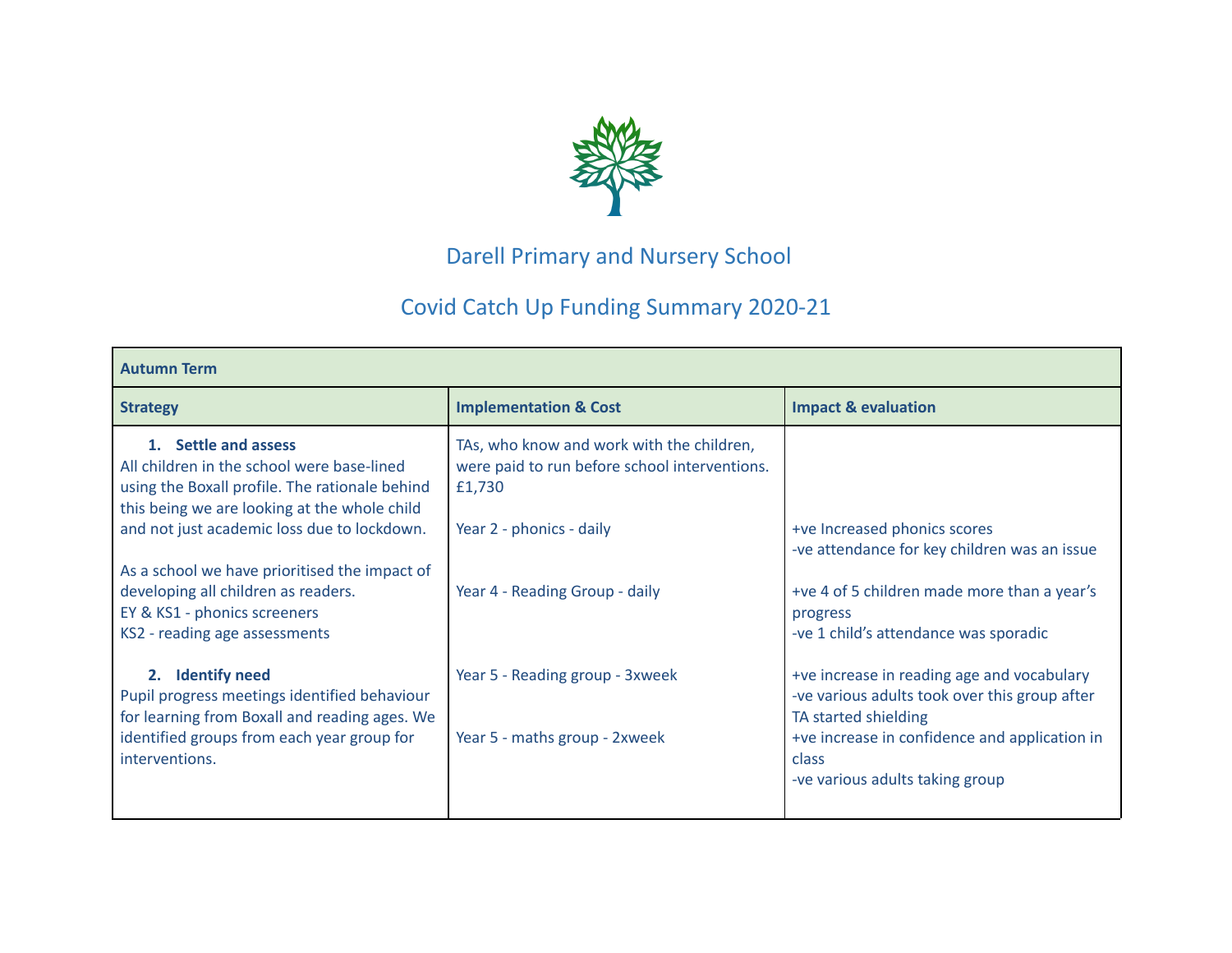|                                                                                                                                                                                                                                                                                                                                                                                                                                                                                                                                                                            | Year 6 - Maths group - 3xweek<br>Year 6 - 1:1 - Reading 3xweek<br>Year 6 - 1:1 - Maths 2xweek                                                                                                                                                                                                                                                               | +ve increase in arithmetic scores<br>+ve increased reading age by 1 year<br>-ve attendance was not consistent<br>+ve increased arithmetic score |  |  |  |  |  |  |
|----------------------------------------------------------------------------------------------------------------------------------------------------------------------------------------------------------------------------------------------------------------------------------------------------------------------------------------------------------------------------------------------------------------------------------------------------------------------------------------------------------------------------------------------------------------------------|-------------------------------------------------------------------------------------------------------------------------------------------------------------------------------------------------------------------------------------------------------------------------------------------------------------------------------------------------------------|-------------------------------------------------------------------------------------------------------------------------------------------------|--|--|--|--|--|--|
| <b>Summer Term</b>                                                                                                                                                                                                                                                                                                                                                                                                                                                                                                                                                         |                                                                                                                                                                                                                                                                                                                                                             |                                                                                                                                                 |  |  |  |  |  |  |
| <b>Strategy</b>                                                                                                                                                                                                                                                                                                                                                                                                                                                                                                                                                            | <b>Implementation &amp; Cost</b>                                                                                                                                                                                                                                                                                                                            | <b>Impact &amp; evaluation</b>                                                                                                                  |  |  |  |  |  |  |
| 1. Settle and assess<br>Supporting the emotional health of<br>our children is the first priority. We<br>will use the three weeks leading up to<br>the Easter holidays to do this.<br><b>Identify need</b><br>2.<br>Pupil progress meetings will take<br>place in week 1 of the summer term.<br>Our aim is to provide additional<br>support for all children who are<br>working below expected levels,<br>excluding those children who have an<br>identified learning need, which is<br>supported through the school<br>support. Interventions summary - see<br>chart below | EY & Yr1 - Reading Egg subscription<br>£660<br>Increase intervention sessions to<br>before and after school (eliminate the<br>issue of attendance)<br>£8,250<br>Extension reading groups in KS2<br>Lunch & play time provision<br>$\overline{\phantom{a}}$<br>Supplementing PE provision with<br>professional coaches<br>Subsidising extra-curricular clubs | Impact will be measured against the baseline<br>data for all intervention groups.                                                               |  |  |  |  |  |  |
| Funding:<br>Autumn: £4,760<br>Spring: £5,280<br>Summer: £7,160 (expected)                                                                                                                                                                                                                                                                                                                                                                                                                                                                                                  |                                                                                                                                                                                                                                                                                                                                                             |                                                                                                                                                 |  |  |  |  |  |  |

**Universal Catch up interventions Summer Term 2021**